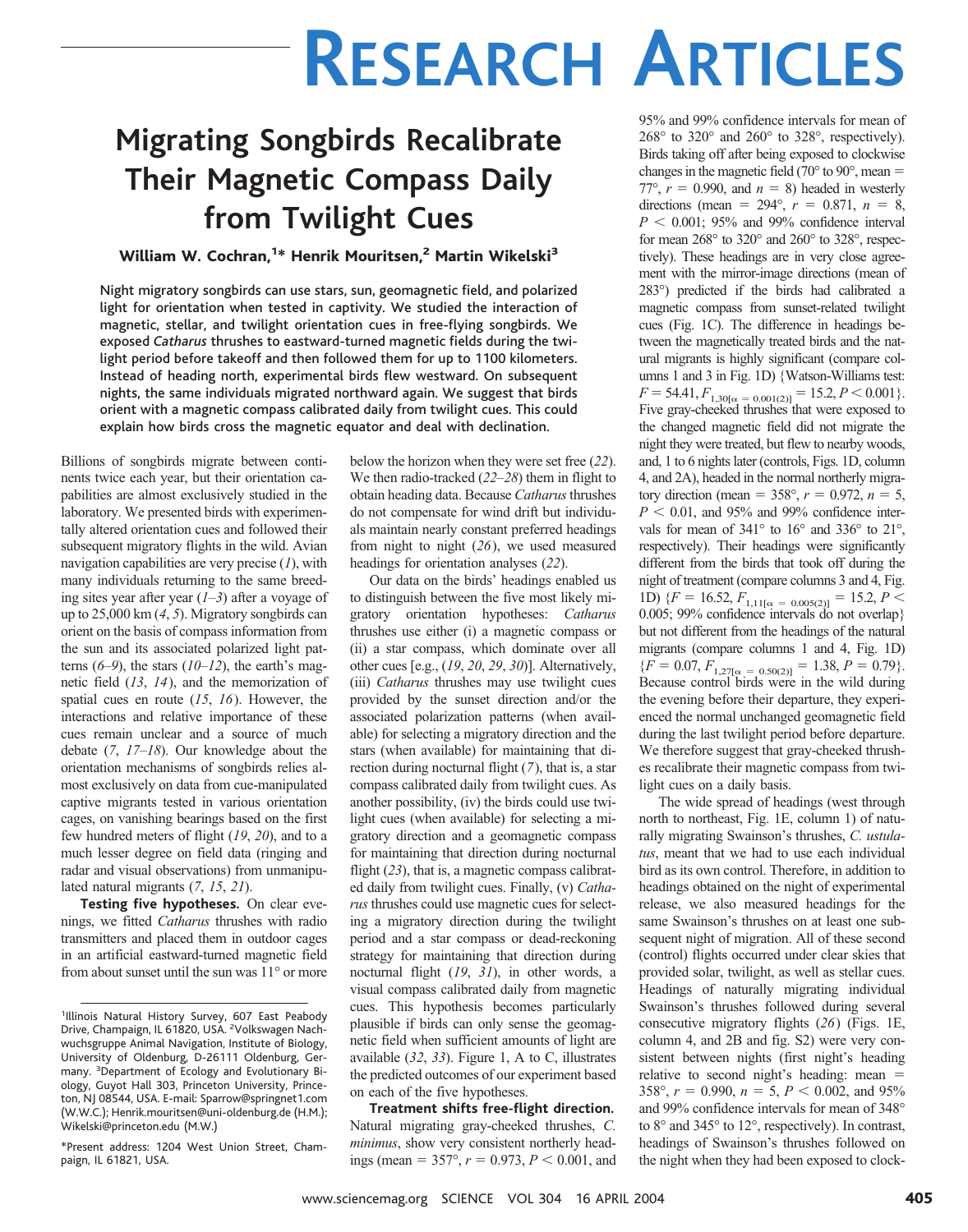

**Fig. 1.** (**A** to **C**) Predicted orientation responses of birds with respect to potential orientation mechanisms and their interactions. (**D** and **E**) The actual orientation responses of free-flying gray-cheeked and Swainson's thrushes, respectively. (A) If the stars or the magnetic field show simple domination, or if the stars are calibrated from twilight cues, there should be no effect of the magnetic treatment after release (third and fourth column). (B) If birds use their magnetic compass to calibrate a celestial compass at sunset, they should head east on the first night after treatment and then in the normal northerly migratory direction. (C) If twilight cues are used to calibrate the magnetic compass on a daily basis, birds experiencing a magnetic field turned toward the east should orient toward the west during the same night after release. On subsequent nights they should return to their normal northerly migratory direction. (A to C) The four thin parallel arrows indicate the horizontal direction of the magnetic field lines experienced by the birds. The thick arrow indicates the expected orientation of the birds. The star indicates the unchanged directional information potentially available from celestial cues. (D) Each dot at the circle periphery indicates the measured true heading of one free-flying gray-cheeked thrush during natural migration (left column), after treatment (middle column), or after flying to nearby woods after treatment and migrating on a subsequent night (right column). The arrows indicate the length and direction of the group mean vectors. The inner and outer dashed circles indicate the radius of the group mean vector needed for significance ( $\mathit{P} <$  0.05 and  $\mathit{P} <$  0.01, respectively) according to the Rayleigh test (*42*). mN, true magnetic north. (E) Each dot at the circle periphery indicates the heading of one free-flying Swainson's thrush during natural migration (left column) on the night of treatment, relative to its heading on its subsequent flight (standardized to 0°) from an unmanipulated environment (middle column), or during natural migration, relative to its heading on its subsequent natural night's flight, standardized to 0° (right column). Open dots indicate four additional relative headings of one individual followed for 6 nights, but only the first data point for that individual was used for statistical analysis to avoid pseudoreplication. Relative mN is magnetic north on first night relative to magnetic north on second night. Note that the directional spread in natural headings in (D) is narrow (column 1), thus control birds (column 4) suffice to document an effect of magnetic treatment (column 3), whereas in (E), Swainson's thrushes show wide variation in natural migratory headings (column 1), forcing us to use each individual as its own control during its subsequent migratory flight initiated under natural conditions (column 3).

wise changes in the magnetic field toward the east (70 $\degree$  to 90 $\degree$ , mean = 86 $\degree$ ,  $r = 0.991$ , and  $n = 5$ ) were oriented in directions turned 55 $\degree$  to 103° counterclockwise toward the west relative to their heading during the following migratory flight (first night's heading relative to second night's heading standardized to  $0^{\circ}$ : mean =  $281^\circ$ ,  $r = 0.950$ ,  $n = 5$ ,  $P < 0.005$ , and 95% and 99% confidence intervals for mean of 258° to 304° and 251° to 311°, respectively) (Figs. 1E and 2B). The headings on the first night relative to the second night are significantly different between the treated and the nontreated  $\text{birds } \{F = 57.49, F_{1,8[\alpha] = 0.001(2)]} = 31.6, P <$ 0.001; 99% confidence intervals do not overlap; compare columns 3 and 4 in Fig. 1E}, and the headings of the treated birds are significantly different on the night of treatment than on following nights  $[P < 0.01$ , because 99% confidence interval (251° to 311°) for orientation on the first night relative to the second night does not include 0°]. The results fit the predictions (Fig. 1C) only if Swainson's thrushes used a magnetic compass that was calibrated from sunset-related twilight cues.

**Magnetic cue during flight.** The fact that the birds' headings in the treated groups were deflected implies that the magnetic field was sensed by the birds while stationary in a cage (for the calibration) and also in flight after departing from the coil system (for en route orientation). We therefore suggest that *Catharus* thrushes use their geomagnetic compass not only before takeoff (*7*) but also as the primary cue during nocturnal migratory flight after takeoff (*23*, *34*). Our experimental *Catharus* thrushes continued flying in westerly (inappropriate) directions in spite of their opportunity to reorient on the clearly visible stars. Thus, our experimental birds seem to have either ignored the stars as an orientation cue altogether, or they may have calibrated them from the magnetic field after takeoff. Our data suggest that the time it takes *Catharus* thrushes to determine a magnetic compass direction while aloft must be relatively short, because we recorded several headings of treated birds within a few minutes after takeoff and all of these headings were already deflected. Furthermore, if magnetoreception in *Catharus* thrushes is lightdependent (*32*, *33*), the amount of light needed for magnetic orientation was minimal: At our release site, light available at the time of release on starlit nights was measured to be 0.0003 to 0.002 lux. Considering the high homogeneity of our experimental magnetic fields (*22*) and the symmetrical nature of any minor artifacts, it is highly unlikely that our results could be caused by systematic magnetic map effects (*22*, *35*).

**Preflight solar calibration.** Our results indicate that free-flying, naturally migrating Swainson's and gray-cheeked thrushes use a magnetic compass as primary orientation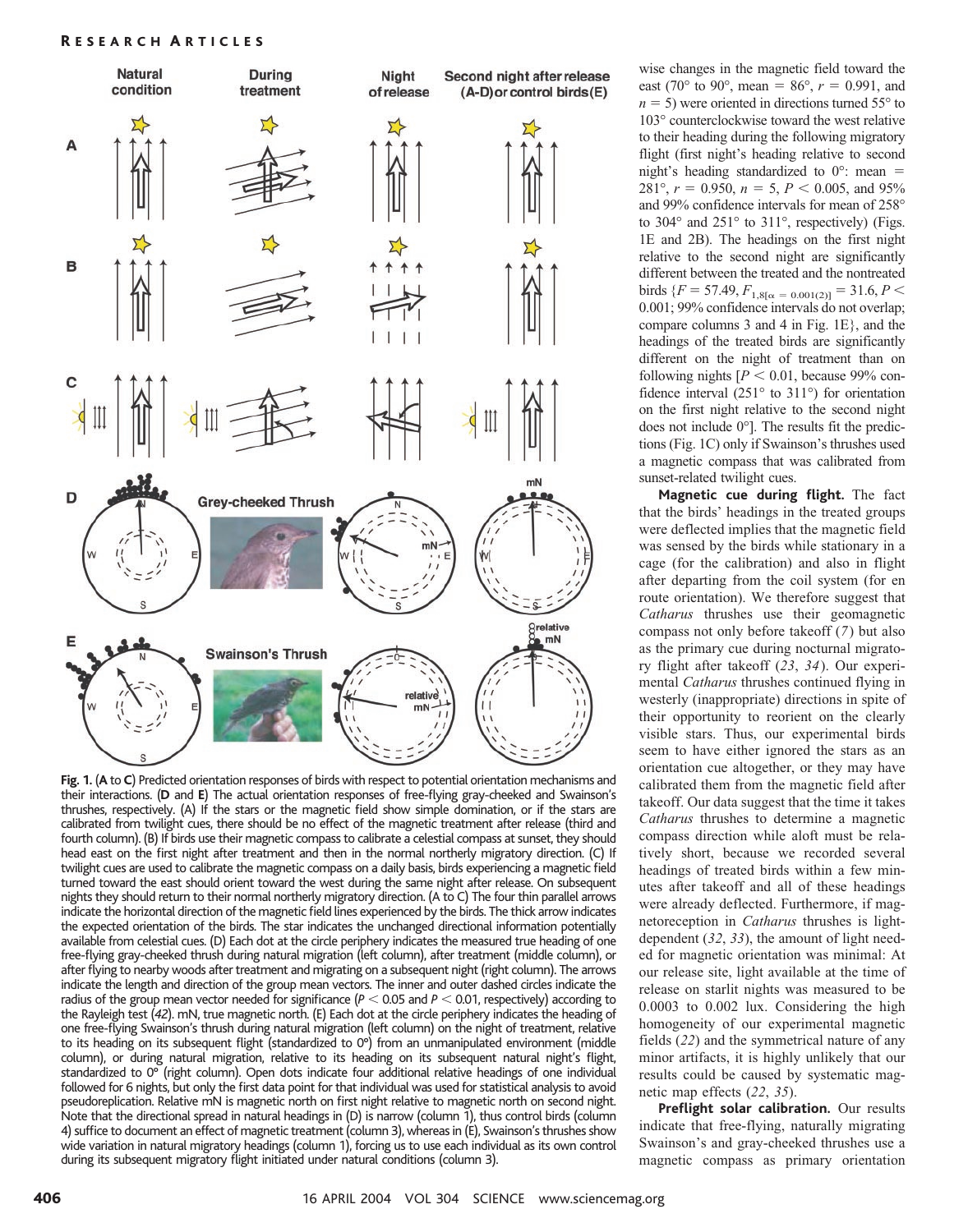mechanism in flight (*28*). This magnetic compass, however, does not seem to be based on a fixed magnetic heading relative to magnetic north. Instead, the magnetic heading used during migration seems to be calibrated relative to the solar azimuth during the sunset and/or twilight period. A calibration could be accurate within a degree or so for several days because solar twilight azimuths change slowly with time. Thus, well-oriented flights initiated after overcast days (*23*, *26*) could be guided by a previously calibrated magnetic compass. The calibrating twilight cue could be the setting sun itself and/or the polarized light patterns in the overhead sky. Overhead polarized skylight is the most likely cue because it seems to be sufficient and preferred over the sun itself in several orientation cage experiments (*7*, *9*, *36–38*).

**Discussion.** Birds calibrating their magnetic compass from a solar azimuth reference would be unsusceptible to changes in declination, which can be as much as  $-20^{\circ}$  to  $+30^{\circ}$ within the North American continent. Similarly, breeding in a magnetic anomaly would be unproblematic for the birds' orientation. A twilight-calibrated magnetic compass could also explain one of the enigmas of bird migration, namely how migratory songbirds, known to have a magnetic inclination compass (*13*, *14*), can cross the magnetic equator without becoming disoriented (*34*, *39*). Birds using a sunset-calibrated magnetic compass are predicted to follow curved tracks because the sunset direction varies up to  $\pm 25^{\circ}$  with latitude and time of year. Such a feature may prove problematic to some species and advantageous to others. The clockwise changes implicit with the twilight-calibrated magnetic compass in spring will in general produce a crescent route through Central America or over the Caribbean Sea and Gulf of Mexico, avoiding the more direct but long over-water trans-Atlantic route. It is unclear whether a twilight-calibrated magnetic compass would possess similar adaptive advantages for migration from Africa to Europe or elsewhere.

Differences in orientation mechanisms of birds between continents could be one reason why our findings are inconsistent with the results of many orientation funnel experiments, which suggest that migrants rely on a dominating uncalibrated magnetic compass or on a magnetically calibrated stellar (or other visual) compass for orientation [e.g., (*19*, *29*, *31*, *40*, *41*)]. It is also conceivable that birds use different cue calibrations under different ecological scenarios. For example, a pure reliance on the geomagnetic field without reference to the sun when facing a major ecological barrier could explain dissimilar results for Swainson's thrushes that were tested in orientation cages (Gulf of Mexico) (*29*). Alternatively, our data allow the possibility that not all hypotheses about orientation mechanisms deduced in orientation cages can be generalized to free-flying birds migrating under natural conditions, where all



**Fig. 2.** Tracks of free-flying (**A**) gray-cheeked thrushes and (**B**) Swainson's thrushes. Arrows indicate the direction and ground track of flights if the flights were conducted under no-wind conditions (*22*). Data are depicted differently in (A) and (B) because for gray-cheeked thrushes experimental and control birds are different individuals, whereas in Swainson's thrushes the same experimental individuals were followed for at least two successive nocturnal migrations (because of the large spread in natural headings) (Fig. 1). Connected arrows show flights of the same individual during successive nights. Arrows depict natural migratory flights in black; experimental birds for which the magnetic field was turned east before takeoff, red; subsequent night flights of experimental birds, yellow; and experimental birds that did not migrate on the night of magnetic treatment but did so 1 to 6 days later, white. Broken lines indicate that birds were lost during tracking at the site where the broken lines start.

cues are continuously available in their natural form. The fact that birds orient in their appropriate migratory direction in orientation cages even after months in captivity [e.g., (*32*)] suggests that orientation cage results are valuable for elucidating the basic orientation capabilities of migratory birds. Cue-conflict experiments in cages [e.g., (*7*, *17–19*, *31*, *40*)] show that birds can, in principle, transfer information between specific orientation cues. Nevertheless, migratory restlessness in a cage is not identical to natural mid-air flight, and orientation cages provide birds with simplified cue environments. Particularly in complex cue-conflict experiments, previous experience of the birds, nonpresent but normally relevant cues, time spent in captivity, and small variations in the experimental setup could alter delicate interactions between the cues. We therefore support Moore's (*7*) assertion that "it is essential that results of orientation cage studies be interpreted in the light of field observations of migratory behavior and experiments with free-flying migrants." We suggest that the simple yet reliable twilight-calibrated magnetic compass may be used by many other species of night migratory birds in the wild.

#### **References and Notes**

- 1. P. Berthold, E. Gwinner, E. Sonnenschein, Eds., *Avian Migration* (Springer, Berlin, 2003).
- 2. J. P. Hoover, *Ecology* **84**, 416 (2003).
- 3. P. O. Dunn, D. W. Winkler, *Proc. R. Soc. London Ser. B.* **266**, 2487 (1999).
- 4. D. C. Outlaw, *et al.*, *Auk* **120**, 299 (2003).
- 5. W. L. Engels, *Biol. Bull.* **123**, 94 (1962).
- 6. G. Kramer, *Ibis* **99**, 196 (1957).
- 7. F. R. Moore, *Biol. Rev.* **62**, 65 (1987).
- 8. A. J. Helbig, *Experientia* **46**, 755 (1990).
- 9. K. P. Able, M. A. Able, *Nature* **364**, 523 (1993). 10. F. Sauer, *Z. Tierpsychol.* **14**, 29 (1957).
- 11. S. T. Emlen, *Auk* **84**, 309 (1967).
- 12. H. Mouritsen, O. N. Larsen, *J. Exp. Biol.* **204**, 3855 (2001).
- 13. W. Wiltschko, R. Wiltschko, *Science* **176**, 62 (1972).
- 14. W. Wiltschko, R. Wiltschko, *J. Exp. Biol.* **199**, 29 (1996).
- 15. H. Mouritsen, in *Avian Migration*, P. Berthold, E. Gwinner, E. Sonnenschein, Eds. (Springer, Berlin, 2003), pp. 493–513.
- 16. C. Mettke-Hofmann, E. Gwinner, *Proc. Natl. Acad. Sci. U.S.A.* **100**, 5863 (2003).
- 17. S. Åkesson, *Anim. Behav.* **48**, 1379 (1994).
- 18. W. Wiltschko, R. Wiltschko, U. Munro, H. Ford, *J. Comp. Physiol.* **182**, 521 (1998).
- 19. R. Sandberg, *et al.*, *Anim. Behav.* **60**, 453 (2000).
- 20. H. Mouritsen, *Anim. Behav.* **55**, 1311 (1998).
- 21. J. Helbig, in *Orientation in Birds*, P. Berthold, Ed. (Birkha¨user Verlag, Basel, 1991), pp. 270 –306.
- 22. Materials and methods are available as supporting material on *Science* Online.
- 23. W. W. Cochran, *Anim. Behav.* **35**, 927 (1987).
- 24. W. W. Cochran, in *Animal Orientation and Navigation*, K. Schmidt-Koenig, G. J. Jacobs, S. R. Galler, R. E. Belleville, Eds. (U.S. Government Printing Office, Washington, DC, 1972), pp. 39–59.
- 25. W. W. Cochran, *et al.*, *Living Bird* **6**, 213 (1967).
- 26. W. W. Cochran, C. J. Kjos, *Ill. Nat. Hist. Surv. Bull.* **33**, 297 (1985).
- 27. M. Wikelski *et al*., *Nature* **423**, 704 (2003).